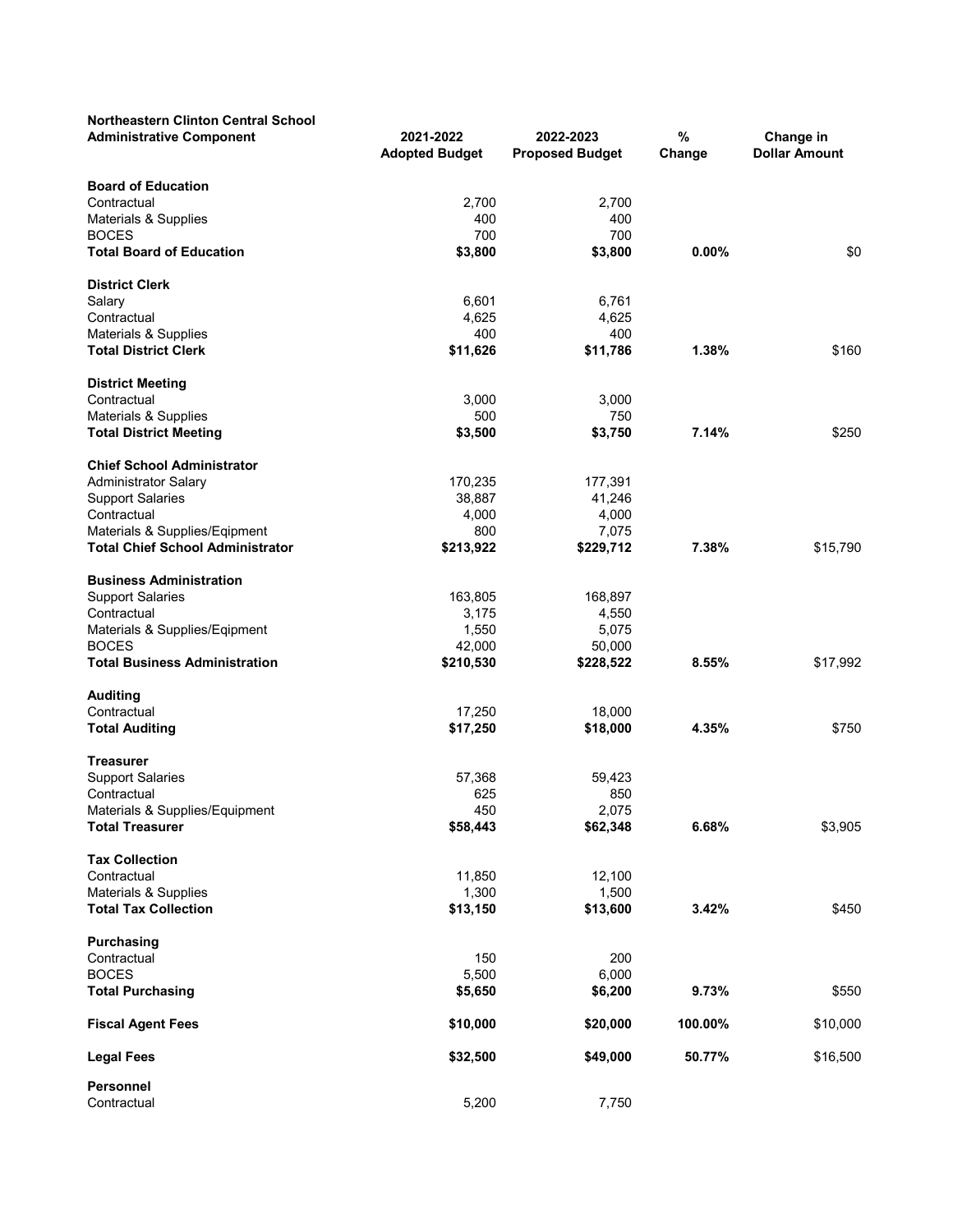| <b>BOCES</b>                                | 36,000      | 40,000      |          |           |
|---------------------------------------------|-------------|-------------|----------|-----------|
| <b>Total Personnel</b>                      | \$41,200    | \$47,750    | 15.90%   | \$6,550   |
| <b>Records Management Officer</b>           |             |             |          |           |
| <b>Support Salaries</b>                     | 2,047       | 2,171       |          |           |
| Materials & Supplies                        | 1,250       | 2,000       |          |           |
| <b>Total Records Management Officer</b>     | \$3,297     | \$4,171     | 26.51%   | \$874     |
| <b>Central Printing &amp; Mailing</b>       |             |             |          |           |
| Contractual                                 | 14,000      | 19,500      |          |           |
| Materials & Supplies                        | 19,000      | 19,000      |          |           |
| <b>BOCES</b>                                | 36,000      | 40,000      |          |           |
| <b>Total Central Printing &amp; Mailing</b> | \$69,000    | \$78,500    | 13.77%   | \$9,500   |
| <b>Central Data</b>                         |             |             |          |           |
| Contractual                                 | 30,000      | 30,000      |          |           |
| <b>Total Central Data</b>                   | \$30,000    | \$30,000    | $0.00\%$ | \$0       |
| <b>Special Items</b>                        |             |             |          |           |
| Insurance                                   | 84,000      | 90,000      |          |           |
| <b>School Association Dues</b>              | 9,000       | 9,900       |          |           |
| <b>BOCES Administrative Costs</b>           | 627,953     | 639,753     |          |           |
| <b>Total Special Items</b>                  | \$720,953   | \$739,653   | 2.59%    | \$18,700  |
| <b>Supervision</b>                          |             |             |          |           |
| <b>Instructional Salaries</b>               | 394,807     | 424,134     |          |           |
| <b>Support Salaries</b>                     | 233,652     | 226,134     |          |           |
| Contractual                                 | 13,300      | 13,300      |          |           |
| Materials & Supplies/Equipment              | 9,735       | 16,820      |          |           |
| <b>Total Supervision</b>                    | \$651,494   | \$680,388   | 4.44%    | \$28,894  |
| <b>In-Service Training</b>                  |             |             |          |           |
| <b>Instructional Salaries</b>               | 12,000      | 12000       |          |           |
| Contractual                                 | 6,225       | 6,225       |          |           |
| Materials & Supplies                        | 300         | 300         |          |           |
| <b>BOCES</b>                                | 25,000      | 25,000      |          |           |
| <b>Total In-Servcie Training</b>            | \$43,525    | \$43,525    | $0.00\%$ | \$0       |
| <b>State Retirement</b>                     | \$61,515    | \$63,750    | 3.63%    | \$2,235   |
| <b>Teacher's Retirement</b>                 | \$63,250    | \$64,595    | 2.13%    | \$1,345   |
| <b>Social Security</b>                      | \$92,500    | \$95,000    | 2.70%    | \$2,500   |
| <b>Workers' Compensation</b>                | \$23,875    | \$23,875    | 0.00%    | \$0       |
| Life Insurance                              | \$320       | \$320       | 0.00%    | \$0       |
| <b>Unemployment Insurance</b>               | \$500       | \$500       | 0.00%    | \$0       |
|                                             |             |             |          |           |
| <b>Medicare Reimbursement</b>               | \$11,400    | \$12,000    | 5.26%    | \$600     |
| <b>Other Benefits</b>                       | \$3,000     | \$3,000     | 0.00%    | \$0       |
| <b>Hospital &amp; Medical Insurance</b>     | \$420,000   | \$432,000   | 2.86%    | \$12,000  |
| <b>Total Administrative Component</b>       | \$2,816,200 | \$2,965,745 | 5.31%    | \$149,545 |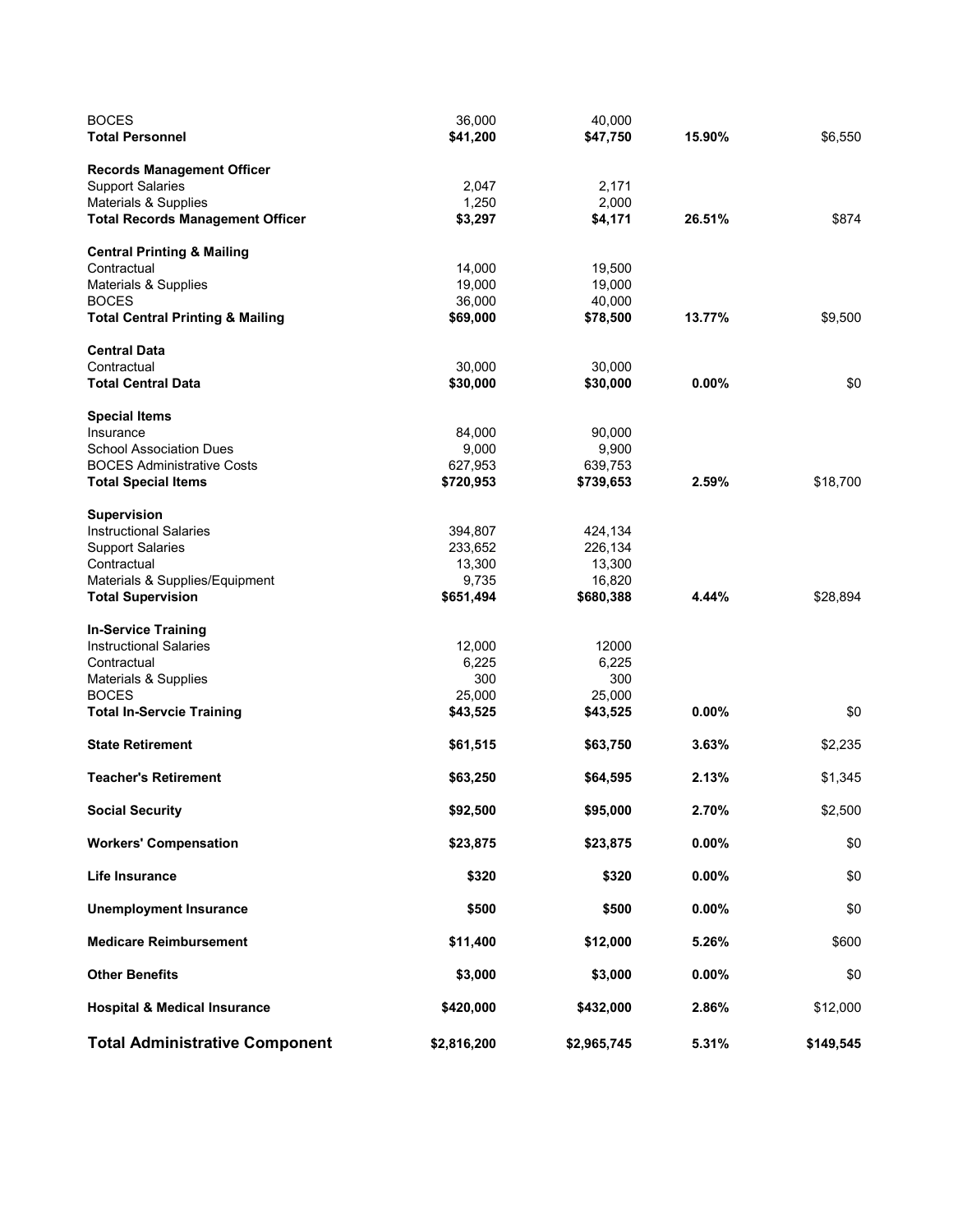| <b>Northeastern Clinton Central School</b>                    |                                     |                                     |             |            |
|---------------------------------------------------------------|-------------------------------------|-------------------------------------|-------------|------------|
| <b>Program Component</b>                                      | 2021-2022<br><b>Proposed Budget</b> | 2022-2023<br><b>Proposed Budget</b> | %<br>Change |            |
| Legal                                                         | \$15,000                            | \$15,000                            | 0.00%       | \$0        |
| <b>Regular School</b>                                         |                                     |                                     |             |            |
| <b>Elementary Teaching Salaries</b>                           | 2,807,374                           | 2,901,067                           |             |            |
| Secondary Teaching Salaries                                   | 2,765,833                           | 2,867,493                           |             |            |
| <b>Susbstitute Teaching Salaries</b>                          | 165,000                             | 165,000                             |             |            |
| <b>Support Salaries</b>                                       | 41,841                              | 92,099                              |             |            |
| Equipment                                                     | 6,400                               | 22,575                              |             |            |
| Contractual                                                   | 36,950                              | 150,625                             |             |            |
| Materials & Supplies                                          | 26,307                              | 54,175                              |             |            |
| Tuition                                                       | 20,000                              | 20,000                              |             |            |
| Textbooks                                                     | 30,075                              | 58,875                              |             |            |
| <b>BOCES</b>                                                  | 125,000                             | 140,000                             |             |            |
| <b>Total Regular School</b>                                   | \$6,024,780                         | \$6,471,909                         | 7.42%       | \$447,129  |
| <b>Programs for Handicapped Children</b>                      |                                     |                                     |             |            |
| <b>Teaching Salaries</b>                                      | 1,953,842                           | 1,911,928                           |             |            |
| <b>Substitute Teaching Salaries</b>                           | 21,500                              | 21,500                              |             |            |
| <b>Support Salaries</b>                                       | 519,220                             | 523,634                             |             |            |
| Equipment                                                     | 4,000                               | 22,500                              |             |            |
| Contractual                                                   | 188,625                             | 187,150                             |             |            |
| Materials & Supplies                                          | 8,655                               | 18,200                              |             |            |
| Tuition                                                       | 250,000                             | 250,000                             |             |            |
| <b>Textbooks</b>                                              | 0                                   | 0                                   |             |            |
| <b>BOCES</b>                                                  | 2,000,000                           | 2,000,000                           |             |            |
| <b>Total Programs for Handicapped Children</b>                | \$4,945,842                         | \$4,934,912                         | $-0.22%$    | $-$10,930$ |
| <b>Occupational Education</b>                                 | \$826,594                           | \$837,093                           | 1.27%       | \$10,499   |
| <b>Special Schools</b>                                        |                                     |                                     |             |            |
| Contractual                                                   | 2,000                               | 2,000                               |             |            |
| <b>BOCES</b>                                                  | 2,000                               | 2,000                               |             |            |
| <b>Total Special Schools</b>                                  | \$4,000                             | \$4,000                             | $0.00\%$    | \$0        |
| <b>Computer-Assisted Instruction</b>                          |                                     |                                     |             |            |
| <b>Instructional Salaries</b>                                 | 116,624                             | 120,004                             |             |            |
| Computer Hardware                                             | 70,000                              | 70,000                              |             |            |
| <b>Computer Software</b>                                      | 20,000                              | 20,000                              |             |            |
| Contractual                                                   | 27,900                              | 27,000                              |             |            |
| Materials & Supplies                                          | 14,000                              | 16,000                              |             |            |
| <b>BOCES</b><br><b>Total Computer-Assisted Instruction</b>    | 350,000<br>\$598,524                | 440,000<br>\$693,004                | 15.79%      | \$94,480   |
|                                                               |                                     |                                     |             |            |
| <b>School Library &amp; Audiovisual</b>                       |                                     |                                     |             |            |
| <b>Instructional Salaries</b>                                 | 112,010                             | 115,099                             |             |            |
| Equipment                                                     | 0                                   | 0                                   |             |            |
| Materials & Supplies                                          | 1,610                               | 2,900                               |             |            |
| Contractual                                                   | 1,200                               | 1,500                               |             |            |
| State Aided Library Materials                                 | 8,450                               | 9,100                               |             |            |
| <b>BOCES</b><br><b>Total School Library &amp; Audiovisual</b> | 40,000<br>\$163,270                 | 42,000<br>\$170,599                 | 4.49%       | \$7,329    |
| Guidance                                                      |                                     |                                     |             |            |
| <b>Instructional Salaries</b>                                 | 276,987                             | 280,301                             |             |            |
| <b>Support Salaries</b>                                       | 50,668                              | 52,252                              |             |            |
| Contractual                                                   | 8,050                               | 10,150                              |             |            |
| Materials & Supplies                                          | 1,280                               | 10,500                              |             |            |
|                                                               |                                     |                                     |             |            |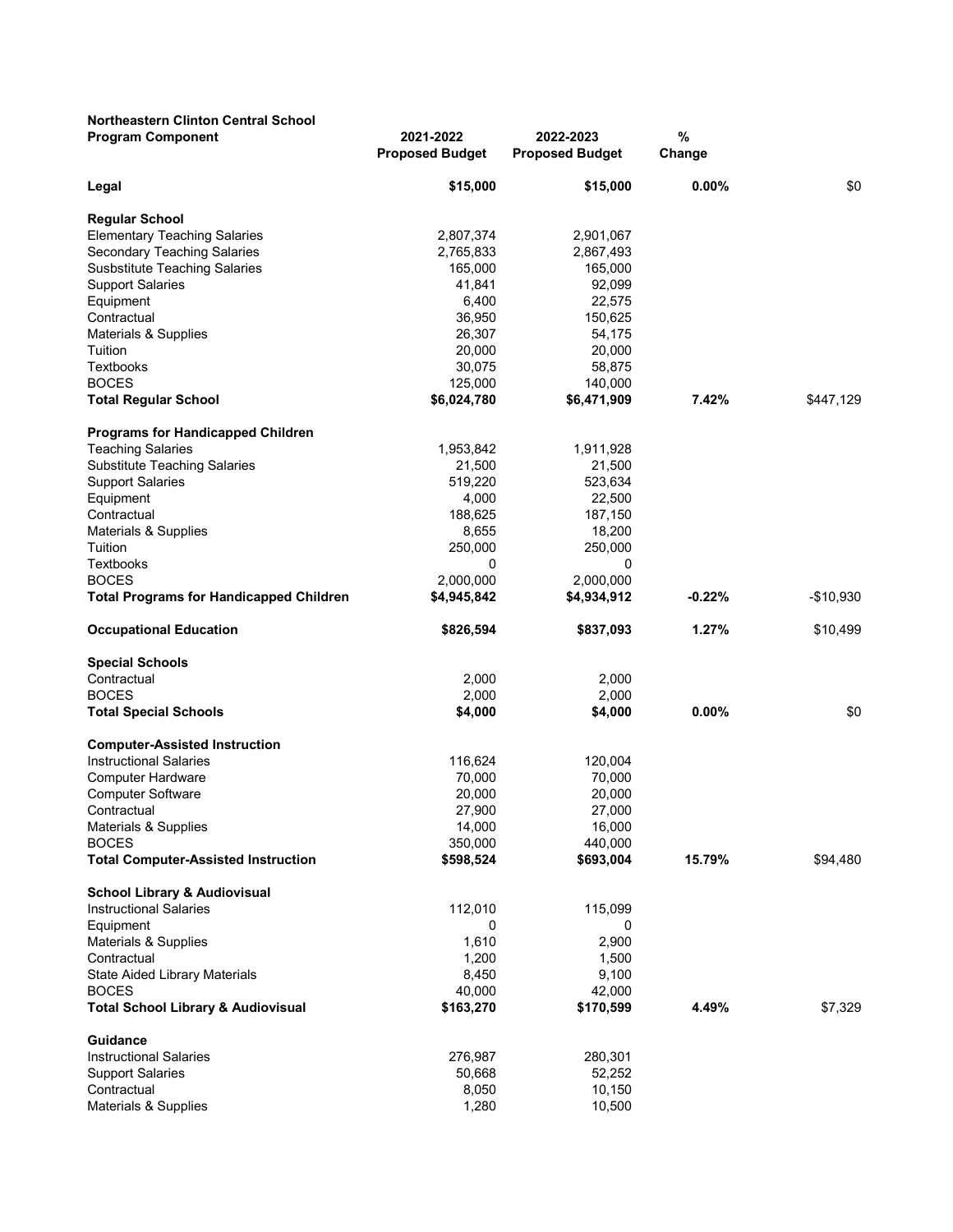| <b>Total Guidance</b>                                          | \$336,985   | \$353,203   | 4.81%   | \$16,218 |
|----------------------------------------------------------------|-------------|-------------|---------|----------|
| <b>Health Services</b>                                         |             |             |         |          |
| <b>Support Salaries</b>                                        | 184,522     | 188,864     |         |          |
| Contractual                                                    | 33,850      | 39,800      |         |          |
| Materials & Supplies/Equipment                                 | 2,250       | 16,600      |         |          |
| <b>Total Health Services</b>                                   | \$220,622   | \$245,264   | 11.17%  | \$24,642 |
|                                                                |             |             |         |          |
| <b>Psychological Services</b>                                  |             |             |         |          |
| <b>Instructional Salaries</b>                                  | 61,660      | 60,578      |         |          |
| Contractual                                                    | 4,200       | 5,450       |         |          |
| Materials & Supplies                                           | 8,000       | 8,000       |         |          |
| <b>Total Psychological Services</b>                            | \$73,860    | \$74,028    | 0.23%   | \$168    |
|                                                                |             |             |         |          |
| <b>Co-Curricular Services</b><br><b>Instructional Salaries</b> | 46,466      | 105,549     |         |          |
|                                                                | 250         |             |         |          |
| Contractual                                                    |             | 1,600       |         |          |
| <b>Total Co-Curricular Servcies</b>                            | \$46,716    | \$107,149   | 129.36% | \$60,433 |
| <b>Interscholastic Athletics</b>                               |             |             |         |          |
| <b>Instructional Salaries</b>                                  | 84,689      | 90,000      |         |          |
| Contractual                                                    | 134,200     | 114,500     |         |          |
| Materials & Supplies/Equipment                                 | 8,500       | 32,500      |         |          |
| <b>BOCES Service</b>                                           | 12,000      | 13,000      |         |          |
| <b>Total Interscholastic Athletics</b>                         | \$239,389   | \$250,000   | 4.43%   | \$10,611 |
|                                                                |             |             |         |          |
| <b>District Transportation</b>                                 |             |             |         |          |
| <b>Transportation Salaries</b>                                 | 947,871     | 983,889     |         |          |
| Equipment                                                      | 15,000      | 25,000      |         |          |
| Contractual                                                    | 79,750      | 102,250     |         |          |
| Tires                                                          | 10,000      | 10,000      |         |          |
| Materials & Supplies                                           | 13,450      | 13,950      |         |          |
| <b>Auto Parts</b>                                              | 50,000      | 50,000      |         |          |
| Gasoline/Diesel                                                | 150,000     | 150,000     |         |          |
| Oil & Lube                                                     | 11,000      | 11,000      |         |          |
| <b>BOCES</b>                                                   | 15,000      | 15,000      |         |          |
| <b>Total District Transportation</b>                           | \$1,292,071 | \$1,361,089 | 5.34%   | \$69,018 |
| <b>Garage Building</b>                                         |             |             |         |          |
| Equipment                                                      | 5,000       | 15,000      |         |          |
| Contractual                                                    | 24,500      | 25,500      |         |          |
| Materials & Supplies                                           | 2,500       | 4,000       |         |          |
| Fuel Oil                                                       | 3,000       | 1,000       |         |          |
| Electricity                                                    | 16,500      | 25,000      |         |          |
| Telephone                                                      | 2,000       | 3,000       |         |          |
| <b>Total Garage Building</b>                                   | \$53,500    | \$73,500    | 37.38%  | \$20,000 |
|                                                                |             |             |         |          |
| <b>Transportation Contracts</b>                                | \$1,000     | \$1,000     | 0.00%   | \$0      |
| <b>State Retirement</b>                                        | \$266,565   | \$276,250   | 3.63%   | \$9,685  |
| <b>Teacher's Retirement</b>                                    | \$1,086,750 | \$1,109,864 | 2.13%   | \$23,114 |
| <b>Social Security</b>                                         | \$786,250   | \$807,500   | 2.70%   | \$21,250 |
| <b>Workers' Compensation</b>                                   | \$42,975    | \$42,975    | 0.00%   | \$0      |
| Life Insurance                                                 | \$1,320     | \$1,320     | 0.00%   | \$0      |
| <b>Unemployment Insurance</b>                                  | \$6,000     | \$6,000     | 0.00%   | \$0      |